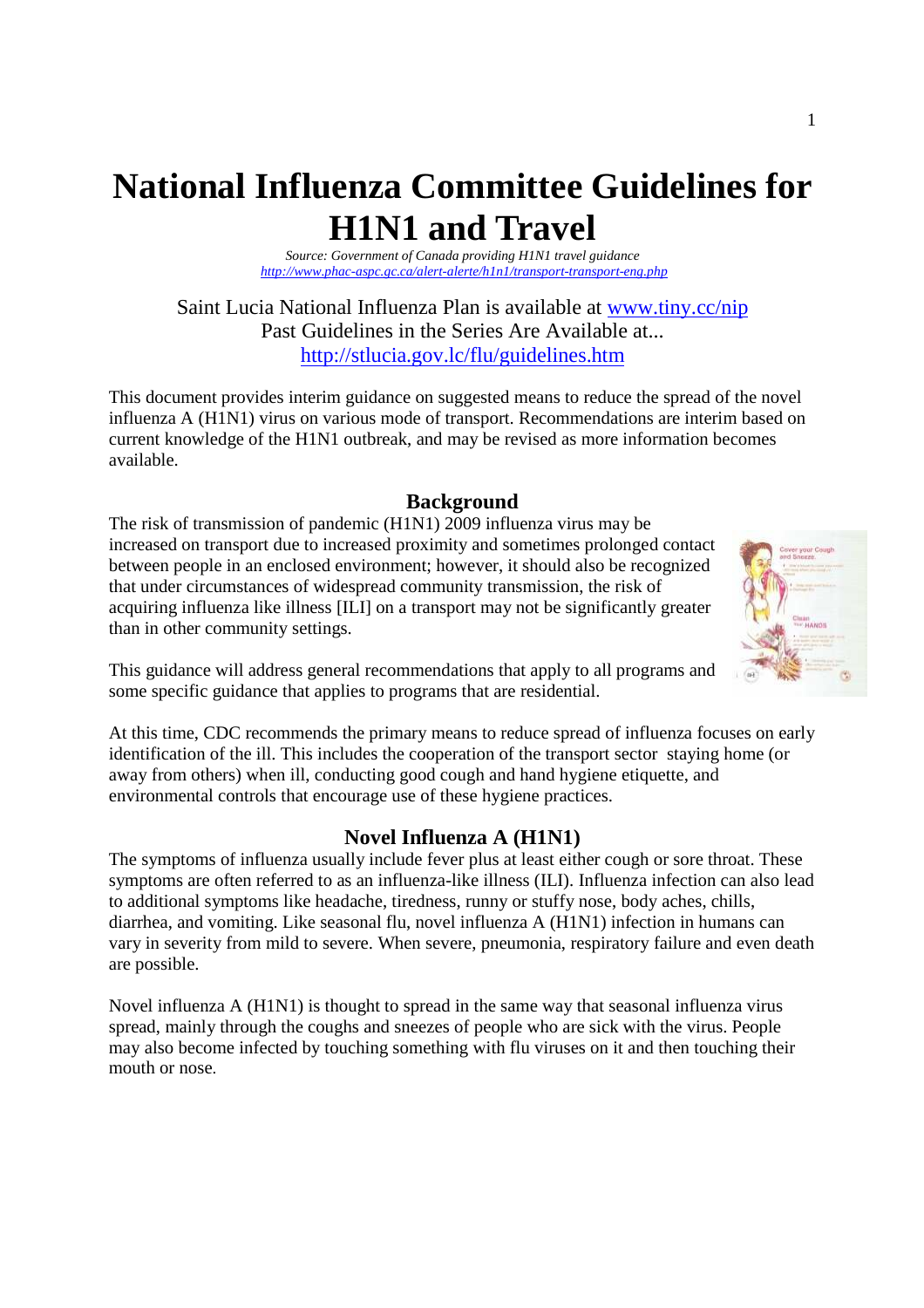Guidance on how to reduce the spread of the H1N1 flu virus on planes, ferries, taxies and buses

## *The first priority is to arrange for immediate medical attention of a passenger, if required.*

## Recommendations Regarding Infection Prevention and Control

In addition to usual practices, it is recommended that the following infection prevention and control measures be instituted on board transport.

## **1. Self-Screening**

#### Passengers

In keeping with the recommendation that individuals with ILI remain home until they are symptom-free, feeling well and able to fully participate in their regular activities, passengers who are currently experiencing symptoms of ILI should avoid travel and not board transport if possible. To facilitate communication of this recommendation, it is suggested that transport operators and staff consider providing relevant information for passengers by, for example, displaying signage advising passengers of the symptoms of ILI and the recommendation to stay home if experiencing ILI



symptoms. Communicating this key message to passengers in advance of their departure dates may be helpful to passengers as they assess their fitness to travel.

Passengers with ILI who cannot avoid or delay travel should try to avoid public modes of transportation. If this is not possible, passengers should follow the advice provided in the section on management below.

Transport operators may wish to develop policies which facilitate re-booking of travel for reasons of illness, if such policies do not already exist.

If a traveler on a transport is exhibiting symptoms of ILI, prior to arrival at their destination, the first priority should be to arrange for immediate medical attention, if required, as per the company protocol and any applicable laws.

#### Drivers

It is also recommended that drivers perform self-assessments for symptoms of ILI and be prepared to report immediately to a doctor if symptoms develop. Buss and Taxi Associations may wish to develop mechanisms to facilitate and encourage reporting.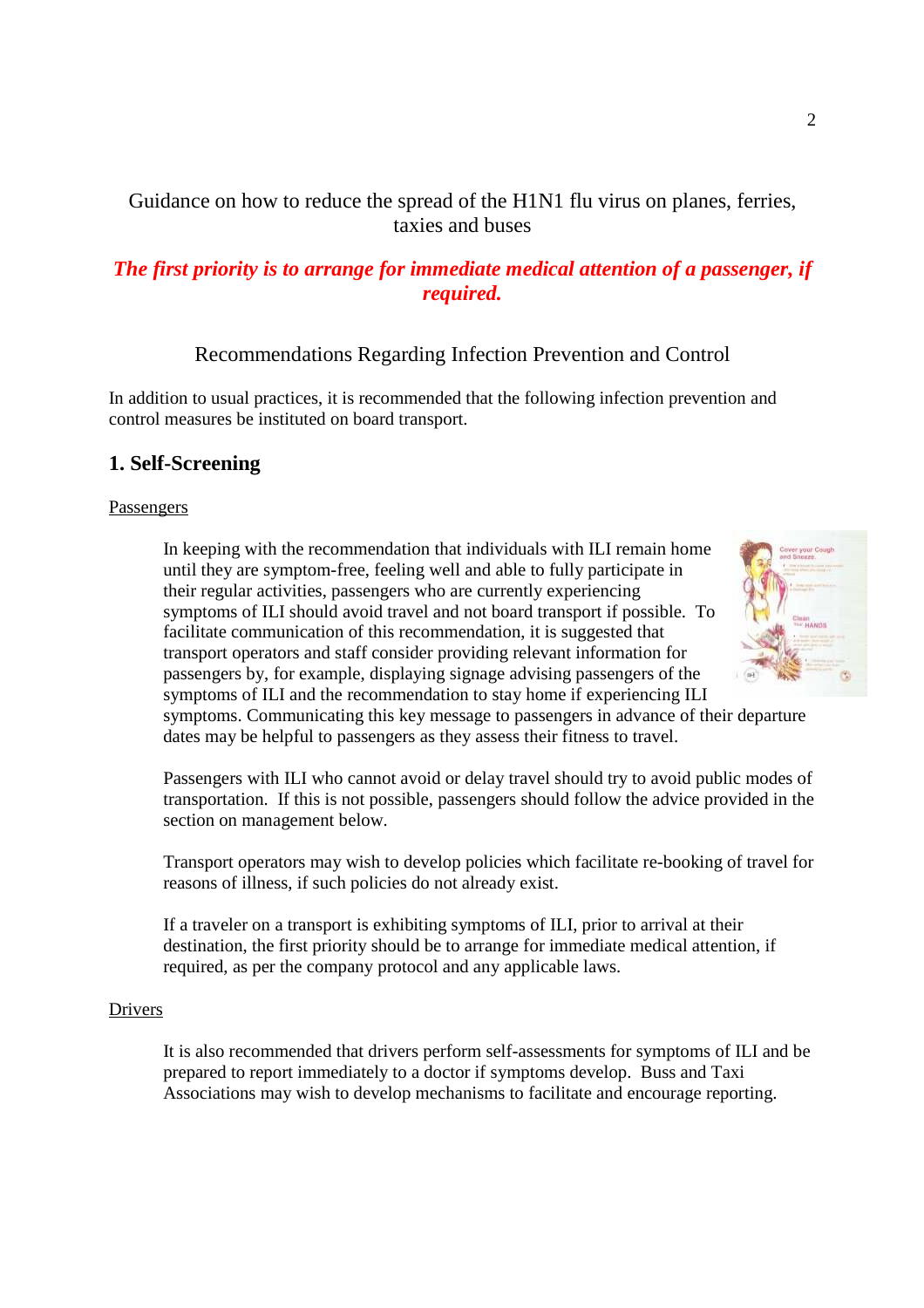#### Crew

It is also recommended that crew perform self-assessments for symptoms of ILI and be instructed to report immediately to a designated crew member if symptoms develop. Transport operators may wish to develop mechanisms to facilitate and encourage reporting.

For passengers or crew who develop symptoms of ILI while traveling, the advice given in the section on management below would apply.

# **2. Hand Hygiene and Respiratory Cough/Sneeze Etiquette**

Transport operators may wish to consider the development of signage reinforcing good hand hygiene and respiratory etiquette. Such signage could be placed on board transport and inside transport terminals in conspicuous locations.

It is recommended that all persons on board transport practice good hand hygiene. Hand cleaning is recommended frequently using soap and water or alcohol based hand rubs (60-90% alcohol concentration). Soap and water are recommended be used if hands are visibly soiled.



It is also recommended that all persons on board practice good respiratory etiquette. This includes the practice of coughing or sneezing into a tissue or into one's sleeve or elbow. Used tissues should immediately be placed in a waste receptacle and hand hygiene performed.

In addition, it is recommended that transport operators ensure adequate hand washing supplies and/or alcohol-based hand rub (60-90% alcohol concentration) be readily available.

### **3. Other Precautions**

The use of gloves, gowns, respiratory protection, including high-quality procedure masks, facemasks, or N95 respirators and eye protection **IS NOT RECOMMENDED** for crew members engaging in general work activities.

The focus should be on placing a mask, if available, on the ill person, as described below in the section on management, and practicing good hand hygiene and cough and sneeze etiquette.

## **4. Cleaning and Disinfection**

Equipment and surfaces that may have become contaminated with droplets or respiratory secretions should be cleaned and disinfected according to the Ministry of Health's Influenza Manual (available from http://stlucia.gov.lc/flu/guidelines.htm ).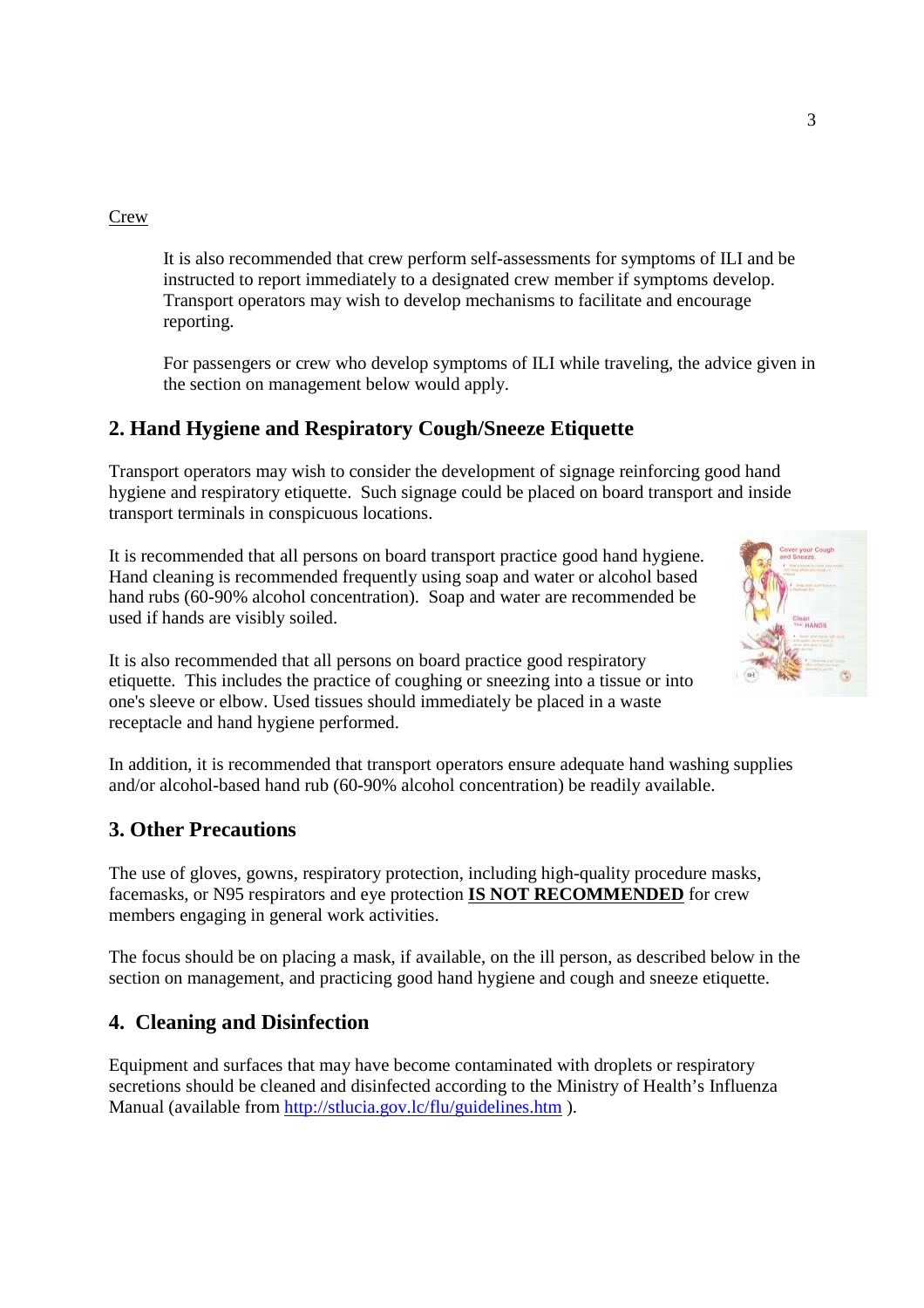# **5. Management of Persons with ILI**

Local Setting: *Management of Drivers and Passengers with ILI*

It is recommended that:

- Drivers [taxi and minibus] and passengers with ILI should be separated from the general public as much as possible and self isolate.
- In keeping with the Ministry of Health's Guidelines all persons should practice hand hygiene and respiratory etiquette.
- Ill passengers should be monitored and, if necessary, taken directly to the nearest health facility.

#### Regional or International Setting: *Management of Passengers and Crew with ILI*

It is recommended that passengers and crew with ILI should be separated from other passengers and crew as much as possible, preferably by at least 2 meters, without compromising safety. Ideally, persons experiencing symptoms of ILI would be isolated or grouped together (if multiple persons with ILI) in a separate cabin with a dedicated washroom until they are symptom-free, feeling well and able to fully participate in their regular activities or disembarked, whichever comes first. The number of crew interacting with the ill person(s) should be minimized to the extent possible. It is recommended that persons with ILI should be asked to wear a facial or surgical mask, if available, to help protect others. The crew can



encourage ill persons to practice hand hygiene and respiratory etiquette. Isolated persons should be monitored and, if necessary, permitted to disembark at the next scheduled stop unless medical evacuation is required sooner and is feasible.

If it is possible, it is recommended to isolate sick passengers with a family member or companion and provide the companion with the information contained in *the* Ministry of Health's *Guidelines on Managing Influenza at Home* available at http://groups.yahoo.com/group/slunemo/message/869

Crew or caregivers who have had contact with a person who has ILI do not need to be isolated if feeling well, but it is recommended they monitor their health for 4 days following exposure and to isolate themselves at the first sign of symptoms of ILI.

If a traveler on a transport is exhibiting symptoms of ILI, prior to arrival at their destination, the first priority should be to arrange for immediate medical attention, if required, as per the company protocol and any applicable laws.

It is recommended that for international travelers who are or become ill with ILI stay home, or arrange accommodation at the point of disembarkation if not in home community, until they are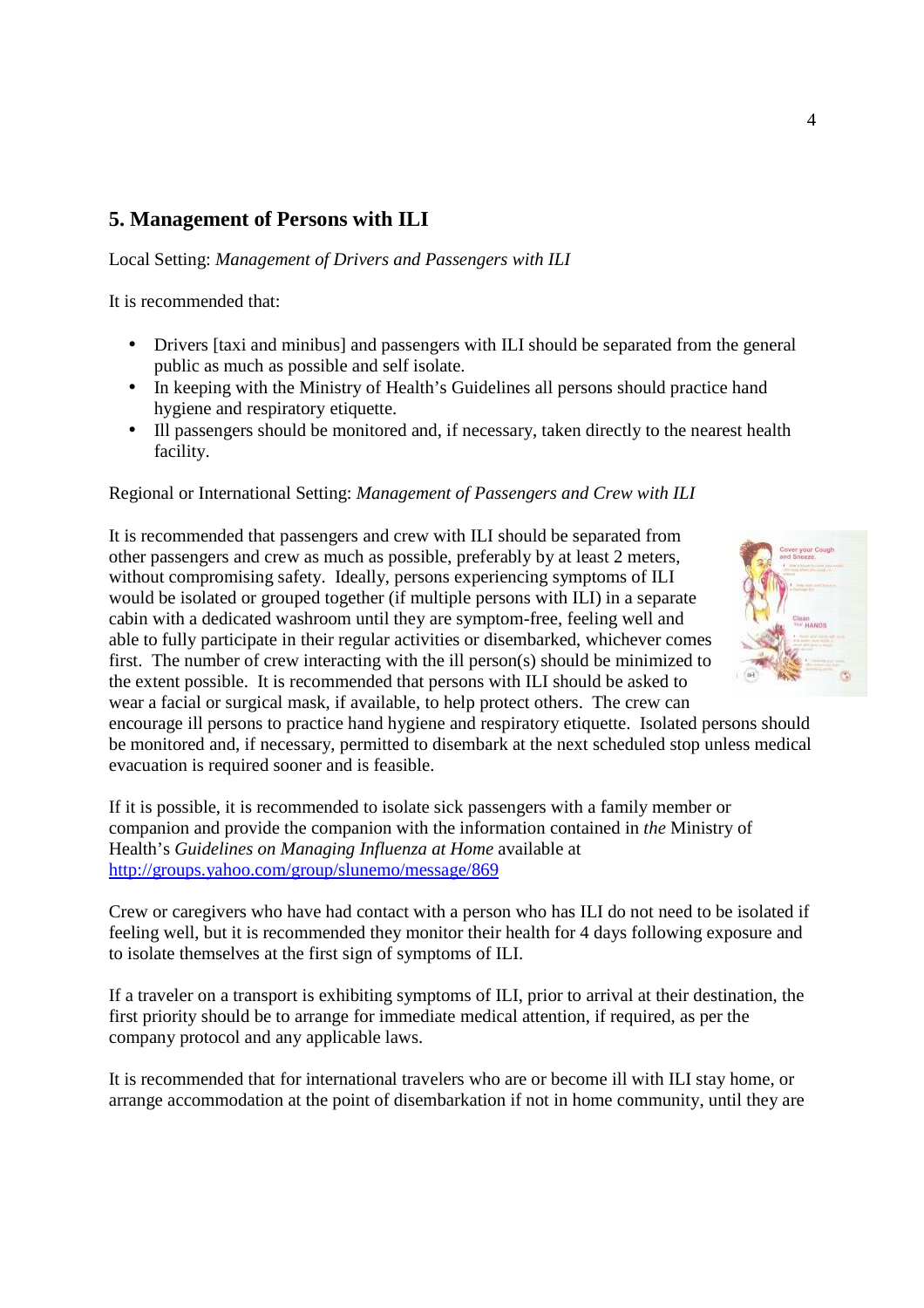symptom-free, feeling well and able to return to regular activities. The LuianFlu website provides additional information on influenza at http://stlucia.gov.lc/flu

## **6. Reporting**

#### *International Transport*

The Quarantine Act requires that the operator of any airplane, ferry or bus, used in the business of carrying people or cargo, report to the appropriate authority any person, cargo or thing on board the transport that could cause the spread of a communicable disease, including H1N1, as listed in the Quarantine Act. This should be done as soon as possible, either before the transport arrives in, or departs from, Saint Lucia. The authority will notify a Port Health Officer.

Air operators can report to a Port Health Officer by advising an air traffic controller or their air carrier centre. The information will then be relayed to the airport duty officer/airport operation centre who would inform the Port Health Officer.

Once notified of an ill traveler on board a transport arriving in Saint Lucia, the Port Health Officer, who may collaborate with the Immigration Officer, will assess the situation and advise on whether further action under the Quarantine Act is required for the ill traveler. The Port Health Service will also notify the Influenza Focal Point at the Ministry of Health and/or public health officials as per established protocols.



If a traveler on a transport is exhibiting symptoms of ILI and requires medical attention prior to arrival, the first priority should be to arrange for immediate medical attention, as per the company protocol and any applicable laws in the jurisdiction where the transport is located at the time.

If the transport is proceeding, the operator must inform a Port Health Officer or intermediary as soon as possible. Even if the ill traveler is disembarked prior to arrival, notification must still be made so a Port Health Officer can assess if further action under the Act is required for those who have been in close contact with the ill traveler.

#### *Ferries*:

This reporting can take place similar to the description above.

#### *Domestic Transport*

Operators of transport i.e. taxi operators and minibus drivers are under no legal obligation to report to public health authorities; however, public health authorities are available for consultation regarding suspected cases or outbreaks of ILI on transport. It is recommended that transport operators consult, as necessary, with the public health authority of the Ministry of Health.